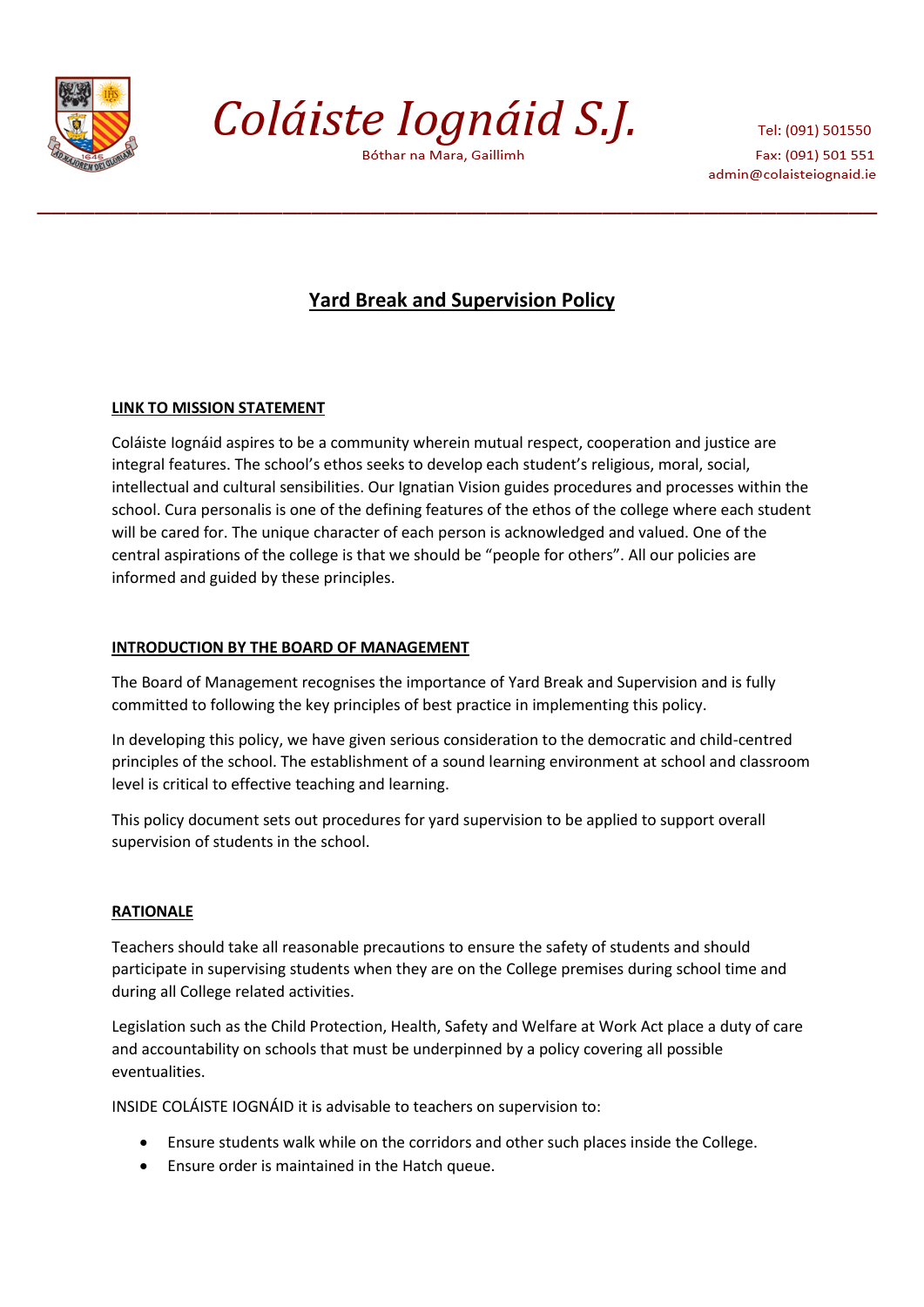- Walk continuously through their designated supervision areas.
- Engage in active substitution, i.e. teacher should be fully alert and focused while on supervision.
- Ensure there is no activity taking place where there is a foreseeable risk, other than the 'normal' risks associated with 'play' in general.
- At the end of the break time encourage students to go to their next class.
- Report any potentially hazardous areas, items etc. to the Principal/Deputy Principal.
- Record all incidents/accidents etc. on incident/accident report forms. (Available in Main Office).
- Supervise any after-school study in an orderly and quiet environment.

IN THE YARD it is advisable to teachers on supervision to:

- Take their mobile phone with them while supervising.
- Locate themselves in those areas which are highly trafficked by students.
- Walk continuously through their designated supervision areas.
- Engage in active substitution, i.e. teacher should be fully alert and focused while substituting a group.
- Ensure there is no activity taking place where there is a foreseeable risk, other than the 'normal' risks associated with 'play' in general.
- At the end of the break time encourage students to go to their next class.
- Report any potentially hazardous areas, items etc. to the Principal/Deputy Principal.
- Record all incidents/accidents etc. on incident/accident report forms. (Available in Main Office).

## **POLICY PUBLICATION**

This policy was adopted by the Board of Management on 24/01/2022.

#### **REVIEW**

This policy has been made available to school personnel. The policy is published on the school website and is available to parents and pupils on hardcopy upon request The Parents' Council have been furnished with a copy. A copy of this policy will be made available to the Department and the patron if requested.

#### **RATIFICATION**

This policy and its implementation will be reviewed by the Board of Management once in every school year. Written notification that the review has been completed will be made available to school personnel, published on the school website and will otherwise be readily accessible to